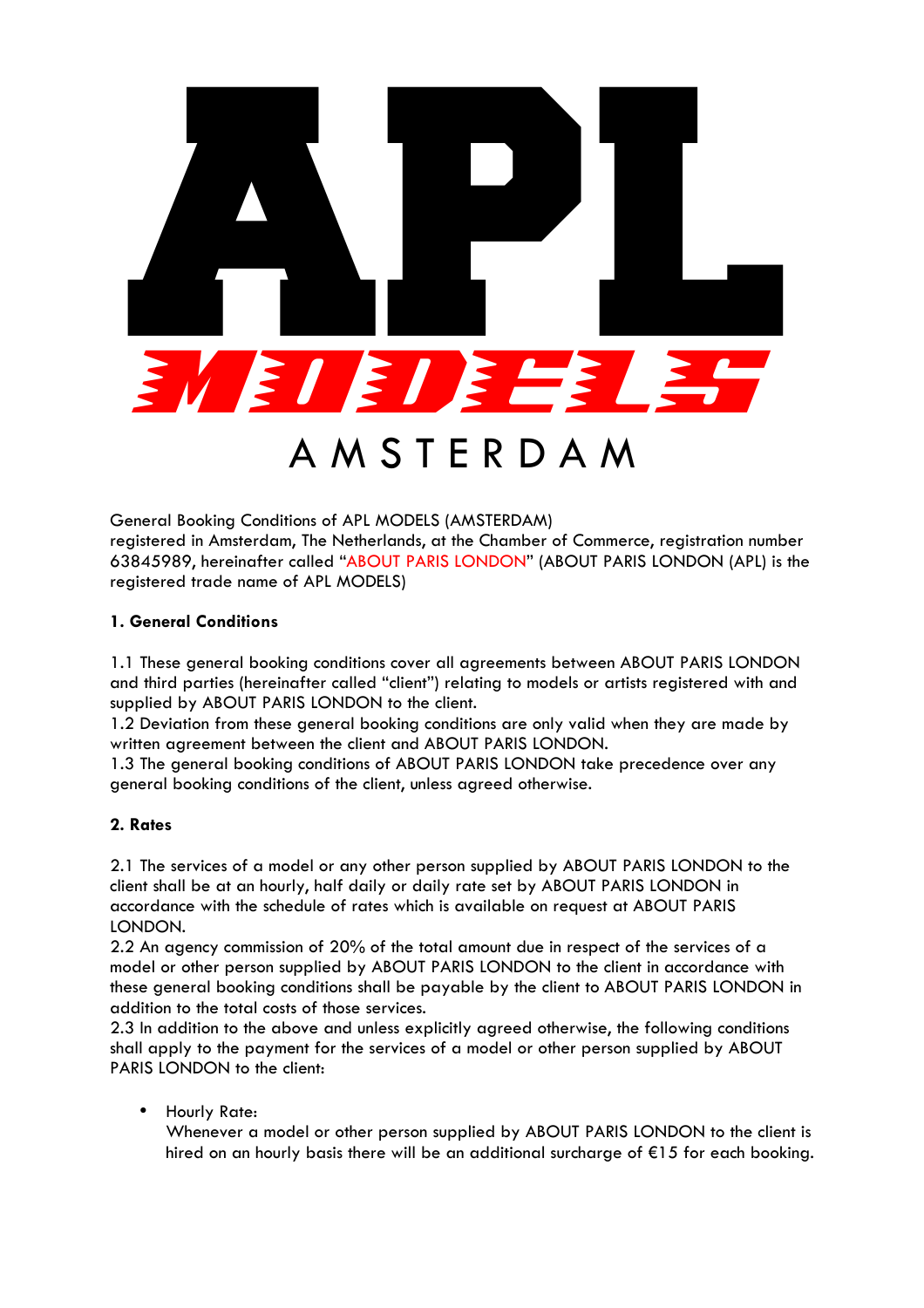• Half-Day Rate:

The half-day rate is only applicable when a booking is for a period ending at 1PM or starting at 2PM on any day.

• Daily Rate:

Unless the hourly or half-day rate is explicitly agreed, the daily rate will be charged regardless of the time the model or other person supplied by ABOUT PARIS LONDON has been at the disposal of the client, provided that this time does not exceed eight hours.

• Overtime:

Overtime will be charged at twice the current hourly rate. Overtime is applicable whenever the booking begins before 8AM, continues after 12AM or if the booking is for a period longer than a normal eight hour working day.

• Fitting and Tailoring:

When the client requires a model to be present for fitting and tailoring, 50% of the applicable hourly rate will be charged, provided that the hour for the fitting and tailoring has been mutually agreed and the fitting and tailoring take no longer than two hours. If the fitting and tailoring take longer than two hours, the hourly rate applies.

- Lingerie, underwear and foundation garments: For modelling of the above articles, an extra surcharge of 50% will be charged.
- Nude:

The taking of nude photos of models is forbidden unless the client and ABOUT PARIS LONDON have a prior written agreement. For nude photography a minimum surcharge of the hourly rate will be charged. In addition a surcharge of 100% of the agreed fee will be charged.

• Casting:

Whenever models are required for casting, no extra charges will apply unless five or more models are required. In this event an additional €70 is due.

• Travel time:

For each hour or part of an hour spent travelling 50% of the hourly rate will be charged. The travel time will be calculated from the moment the model or other person leaves her/his place of residence, until the time the location will be reached. Travel time will not be charged if the booking has been quoted at the daily rate.

• Travel expenses:

For work done by a model or other person the total travel expenses will be charged. These expenses will include all expenses incurred from the place of residence of the model or other person to reach the location. First Class rate will apply for train fare and Tourist Class will apply for airfare. The expenses will also include any travel by taxi, if necessary.

- Unless agreed upon otherwise ABOUT PARIS LONDON and the client will agree on a surcharge for any materials used outside The Netherlands.
- Any fees or other charges due by the client to ABOUT PARIS LONDON supplied to the client for a full calendar year, month or other period shall be payable in full notwithstanding that the duration may not run for the full period.

2.4 If a model appears in commercials, shows, film, television or video recordings or appears on posters, advertisement on trams or busses, billboards on shelters for public transport in deviation from the terms mentioned above, the fees and other charges due in respect of the services of the model shall be agreed in consultation between the client and ABOUT PARIS LONDON.

2.5 All amounts mentioned during booking negotiations are exclusive of the applicable Value Added Tax.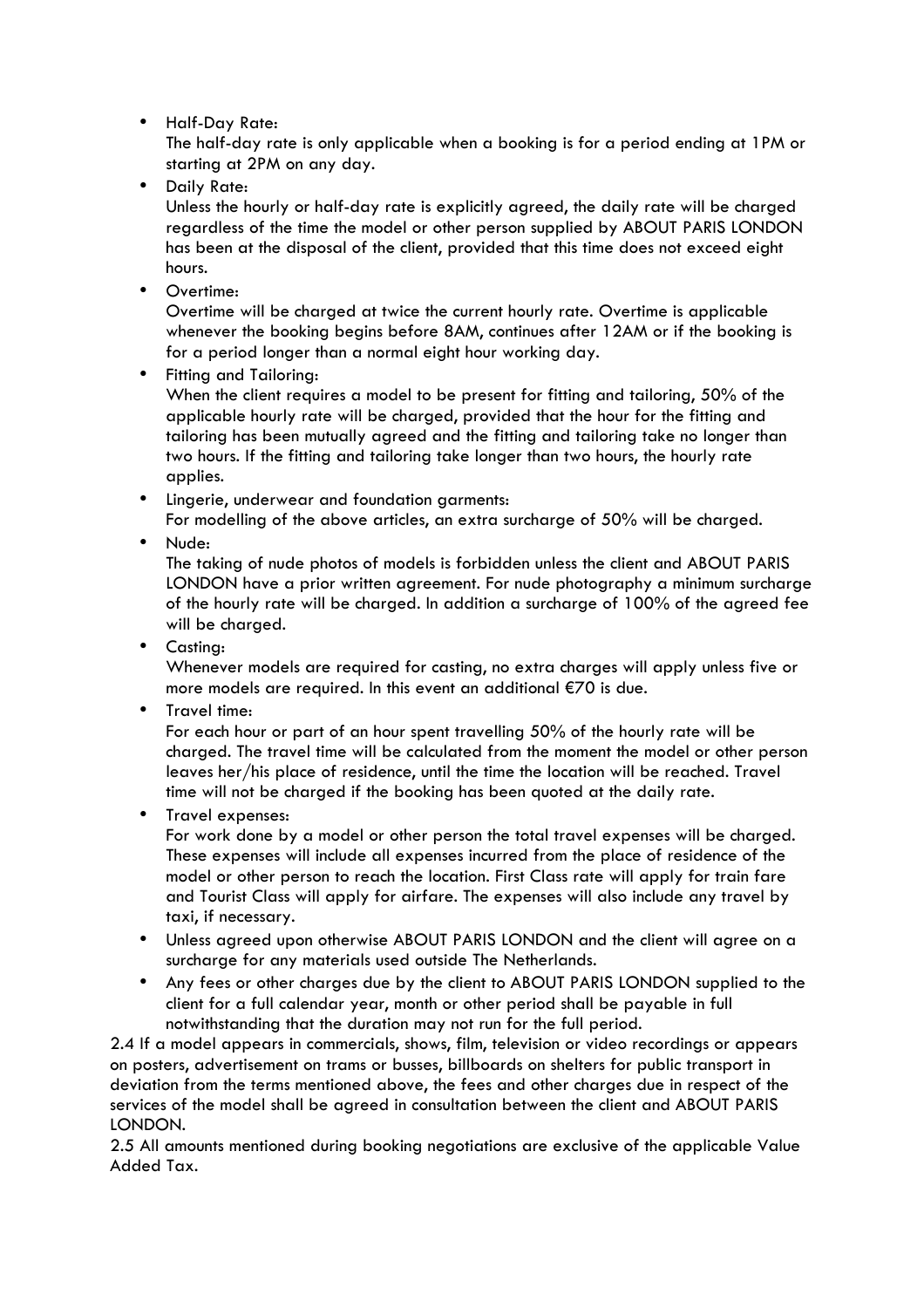# **3. Use Of Exposures And Takes**

The client is only allowed to use exposures and other recordings in the manner agreed between ABOUT PARIS LONDON and the client. Any other use of exposures and other recordings is not allowed. In particular, the client is not allowed to use photos and film images or parts thereof for window posters, stickers, calendars, packing and labels etc.

# **4. Payment**

4.1 ABOUT PARIS LONDON will send an invoice to the client for the amount due.

4.2 If the client does not object within eight days after the date of invoice in writing addressed to ABOUT PARIS LONDON clearly setting out the reason for objection, the client is considered to agree with the contents of the invoice and payment of the total amount as shown in the invoice shall be due from the date of invoice.

4.3 If the invoice is not paid within eight days from the date of invoice, the client shall be in default and ABOUT PARIS LONDON shall be entitled to interest at the valid statutory interest rate, on the total amount due from the date of invoice until payment is received by ABOUT PARIS LONDON.

4.4 The client is not authorised to deduct from the amount due any claims the client may have against ABOUT PARIS LONDON.

4.5 ABOUT PARIS LONDON shall also be entitled to claim from the client all legal and other costs incurred by ABOUT PARIS LONDON in recovering the amount due to ABOUT PARIS LONDON.

### **5. Cancellations**

5.1 No charge will be made to the client in respect of the cancellation of a booking for one day or part of a day, providing ABOUT PARIS LONDON receives at least 48 hours notice of cancellation before the time the booking is due to commence. When the client gives less than 48 hours notice of cancellation a fee of 50% of the agreed fee will be charged. If the client cancels the booking on the same day for which the booking was made, then the client will be charged the full agreed fee.

5.2 There will be no charge for cancellation of a multiple-day booking, provided the client gives cancellation notice of the same number of days for which the booking was made. If the client gives a shorter period of notice of cancellation for a multiple-day booking the full agreed amount will be payable by the client.

5.3 For the calculation of the charges as mentioned in 5.1 and 5.2, the days of notice required shall begin with the first working day, and includes working days only, and does not include days of rest and local public holidays during the period.

### **6. "Good Weather" Booking**

There will be no cancellation fee charged for the first cancellation of a booking due to bad weather conditions. For the second cancellation the client will be charged at a rate of 50% of the agreed fee for the booking. For the third cancellation the client will be charged the full agreed fee for the booking.

### **7. Liability**

7.1 ABOUT PARIS LONDON shall have no liability to the client in respect of any actions, proceedings, accounts, claims or demands of any kind which may from time to time be brought or made by the client in connection with any loss or damage caused to the client by ABOUT